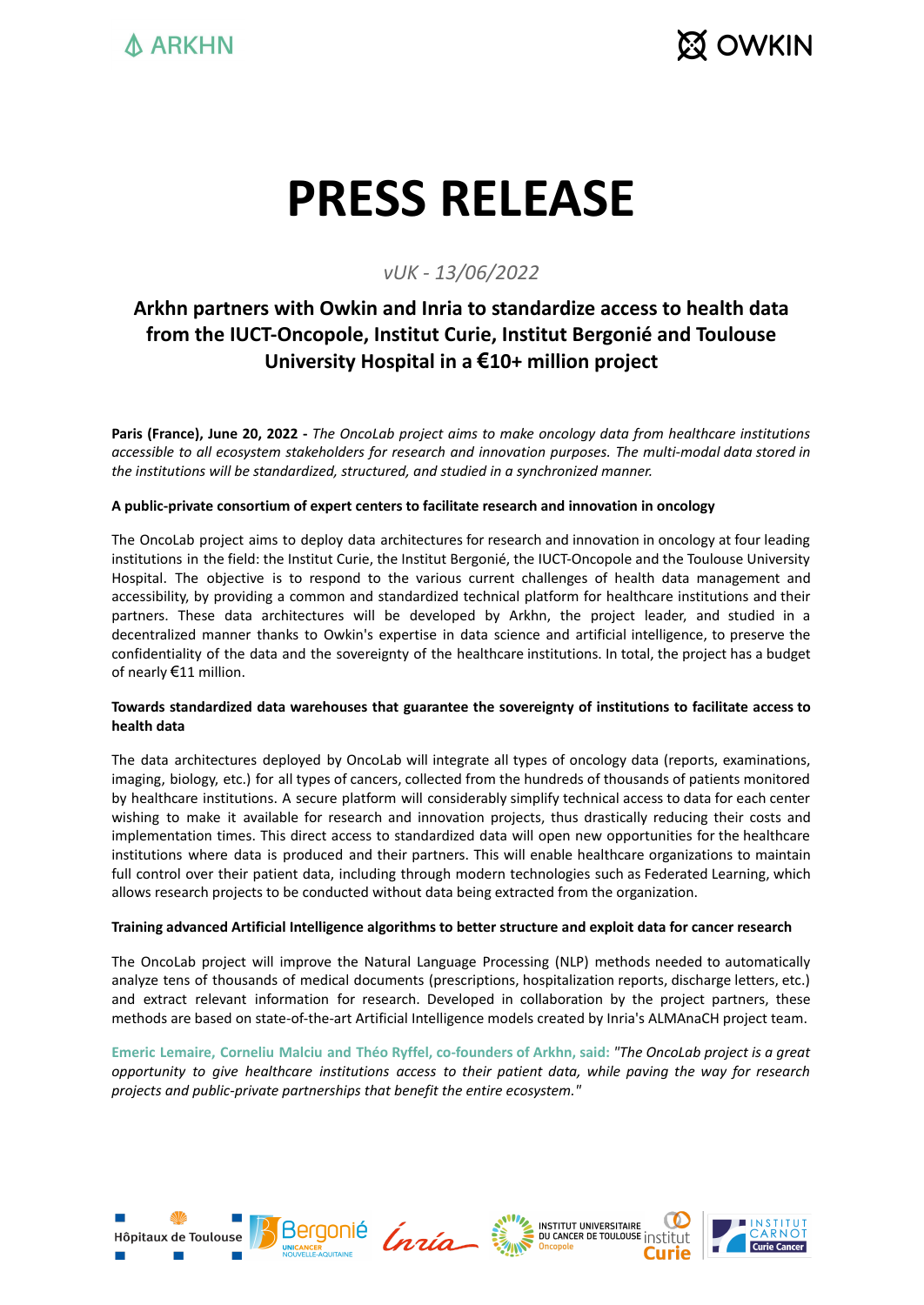



**Nicolas Portolan (Deputy Director of Bergonié):** *"Inventing a common language, thanks to the contributions of* AI, will make it possible to remove many of the obstacles that healthcare players face today and make it much *easier to answer the questions of our clinicians/researchers. An Esperanto algorithm to accelerate cancer research !"*

**Julien-Aymeric Simonnet (Director of Data and Digital Health):** *"The mission of the Oncolab project consortium is to make heterogeneous and massive medical and biological data speak for themselves by structuring them. This is a fundamental building block for conducting research using real-life data and developing medical innovations for the benefit of patients."*

Eric Fleury (Director of the Inria research center in Paris): "The applications of digital sciences in the health sector are at the heart of Inria's strategic axes. The Oncolab project is a perfect illustration of the contribution *of AI and the diversity of public and private partnerships in the service of health."*

**Jean-François Lefebvre (Director of the Toulouse University Hospital):** *"The Oncolab project is the result of a fruitful collaboration between the Toulouse University Hospital and the Claudius Regaud Institute, both of which are part of the Toulouse University Cancer Institute - Oncopole, with the company Arkhn. This strong link* between the Toulouse University Hospital and the startup ecosystem aims to structure cancer health data on an *unprecedented scale. The integration and development of AI technologies in our data warehouses opens the* doors to data research by facilitating their reuse to improve knowledge of the disease, always for the benefit of patients. This is a large-scale project, which reflects the excellence of the Toulouse University Hospital teams, *who are fully invested in digital innovation."*

**Pr Jean-Pierre Delord (Director of the Claudius Regaud Institute and administrator of the GCS IUCT-Oncopole):** "*OncoLab fits perfectly with our AI partnership strategy. Data structuring is a major challenge to promote the care-research continuum and is one of the strengths of the IUCT-Oncopole*."

Amaury Martin (Deputy Director of Institut Curie): "The Oncolab project is a great opportunity for the Institut Curie to share its expertise in data standardization, which was initiated several years ago, within a leading *consortium, and to amplify this dynamic at the national level before looking to the international level. Data-driven cancer research will necessarily involve dialogue between decentralized databases, placing access to harmonized technical bases and sharing standards at the heart of the issues".*

**Jocelyn Dachary (SVP IT & Data Solutions, Owkin):** *"Ensuring that researchers have access to high quality* patient data is a crucial step to future medical discoveries, which are at the heart of our mission. The OncoLab *project here provides an excellent opportunity to address data interoperability, a fundamental issue in realizing* the full potential of artificial intelligence. It will increase the power of the federated training already provided *by Owkin technology, by adding easy access to structured data in a reference format."*







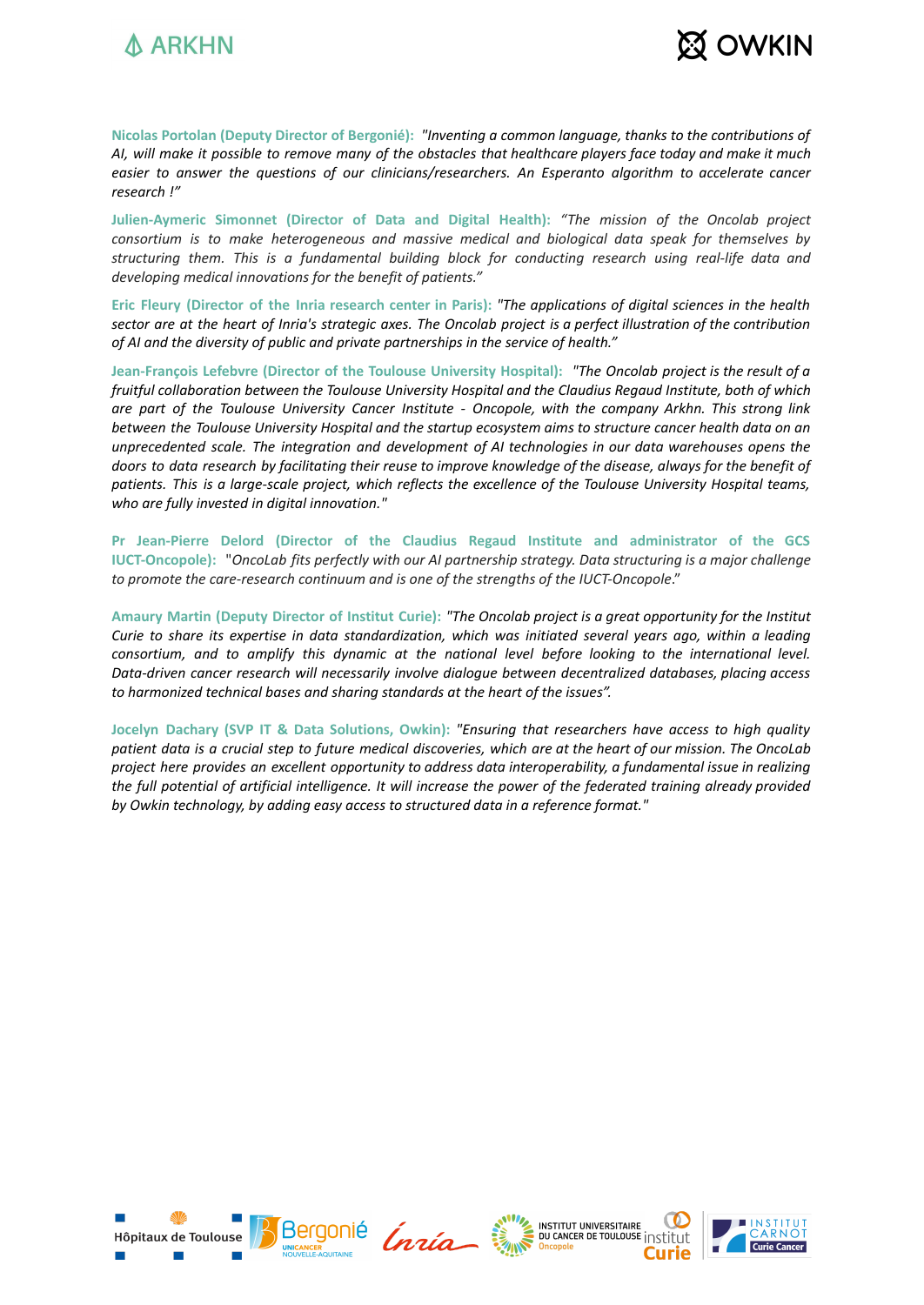



#### **About Arkhn**

Arkhn responds to the issue of accessibility of health data by mobilizing its unique know-how in the development of standard health data warehouses within health institutions. This approach allows healthcare institutions to maintain their sovereignty over the data they produce, while promoting the development of a research and innovation ecosystem around the use of this data.

#### **About Owkin**

[Owkin](https://owkin.com/) is a French American startup that uses artificial intelligence to find the right treatment for every patient. Our focus is to use AI to discover and develop better treatments for unmet medical needs, starting with the fight against cancer.

We use AI to identify new drug candidates, de-risk and accelerate clinical trials and build diagnostic tools that improve patient outcomes. Using federated learning, a pioneering collaborative AI framework, Owkin enables medical and biopharma partners to unlock valuable insights from siloed datasets while protecting patient privacy and securing proprietary data.

Owkin was co-founded by Thomas Clozel MD, a former assistant professor in clinical onco-hematology, and Gilles Wainrib, a pioneer in the field of machine learning in biology, in 2016. Owkin has raised over \$300 million and [became](https://owkin.com/publications-and-news/press-releases/owkin-becomes-unicorn-with-180m-investment-from-sanofi-and-four-new-collaborative-projects) a unicorn through a \$180 million investment from biopharma company Sanofi in November 2021.

#### **About the Institut Curie**

France's leading cancer center, the Institut Curie combines an internationally renowned Research Center and a state-of-the-art Hospital Complex that treats all cancers including the rarest ones. A forerunner in the computerization of clinical data, the Institut Curie took a new step forward in 2017 with the creation of a Data Department. This department relies on multidisciplinary expertise through a team of scientists, physicians, bioinformaticians, engineers, and data managers, working in tandem with clinicians to support clinical and translational research projects, and build the foundations necessary to exploit AI in clinical practice. This dedicated structure also promotes the development of academic partnerships and the co-piloting of national and international projects. For more information: www.curie.fr

#### **About the Institut Bergonié**

The Institut Bergonié is the Regional Cancer Center (CLCC) of the Nouvelle-Aquitaine region. It is a Private Health Establishment of Collective Interest (ESPIC) that contributes to medical progress and to the international influence of research in the field of cancer prevention, screening, and treatment. At Bergonié, the teams involved in the OncoLab project have developed expertise in the management of cancer data and their structuring for clinical studies, particularly in the framework of the OSIRIS group, developed in partnership with the Institut Curie. This interdisciplinary team brings together medical professionals and data specialists in the Data and Digital Health Department.

#### **About the IUCT-Oncopole**

The IUCT-Oncopole, a cancer care, research, and training center in Toulouse, brings together the expertise of 1,800 professionals on a single site labeled "Comprehensive Cancer Center". It combines several state-of-the-art clinical facilities for the treatment of cancer with a world-class research infrastructure, on an integrated campus that brings together public and private stakeholders, including industrial partners. The IUCT-Oncopole, which brings together the Claudius Régaud Institute (ICR) and several teams from the Toulouse University Hospital, treats more than 10,000 new patients each year, and more than one in eight patients is enrolled in clinical studies. **http://www.iuct-oncopole.fr**

#### **About the Toulouse University Hospital**

The Toulouse University Hospital treats approximately 280,000 patients each year, making it the fourth largest hospital in France in terms of activity. It is a major player in the field of oncology in Occitania and cancer treatment represents 25% of its activity. The research and innovation missions of the University Hospital are an integral part of both its daily activity and its strategy for the future. With more than 2000 research projects underway, 380 of which are promoted by the Toulouse University Hospital, innovation and digital health are among the priorities and are integrated into the roadmap of the Establishment Project. Thus, an Innov'Pôle Santé platform has been created with the objective of supporting the evaluation, development, and marketing





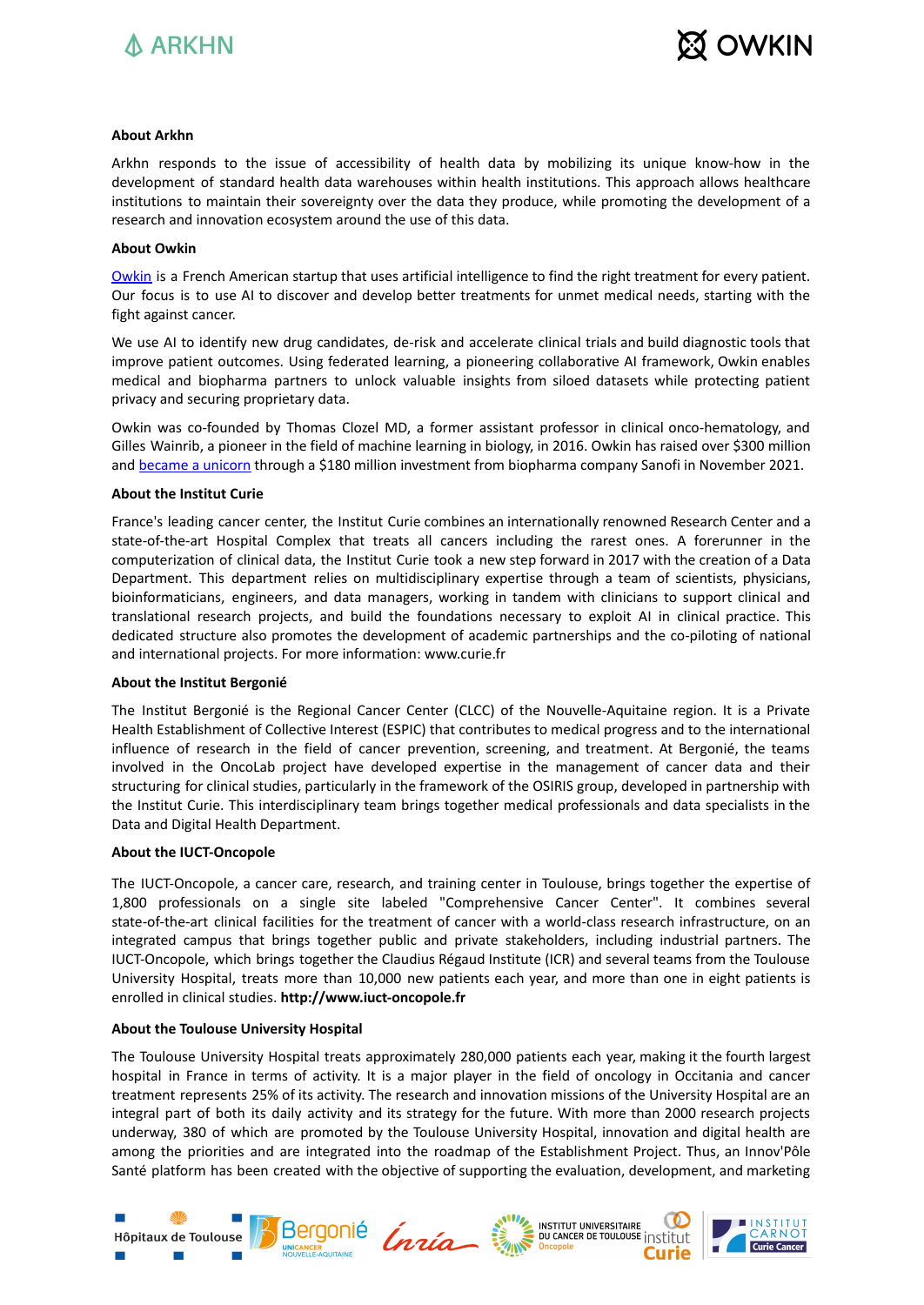



of technological and organizational innovations. Research is conducted in close collaboration with the University of Toulouse III-Paul Sabatier, faculties, and research organizations such as the National Institute for Health and Medical Research (Inserm), the National Center for Scientific Research (CNRS) and the Artificial and Natural Intelligence Toulouse Institute (ANITI). The teams at the Toulouse University Hospital are working on more than twenty projects in Artificial Intelligence, two of which were promoted by the Toulouse University Hospital and won by the Health Data Hub**.**

#### **About Inria**

Inria is the French national institute for research in digital science and technology. World-class research, technological innovation and entrepreneurial risk are its DNA. Within 200 project-teams, most of which are shared with major research universities, more than 3,500 researchers and engineers explore new avenues, often in interdisciplinary ways and in collaboration with industrial partners, to meet ambitious challenges. As a technology institute, Inria supports the diversity of innovation paths: from open-source software publishing to the creation of technology startups (Deeptech).

The ALMAnaCH (Automatic Language Modelling and Analysis & Computational Humanities) project-team is part of the Inria research center in Paris. ALMAnaCH's research field is automatic language processing (ALP), at the heart of Artificial Intelligence and Digital Humanities, at the crossroads between theoretical computer science, machine learning and linguistics.